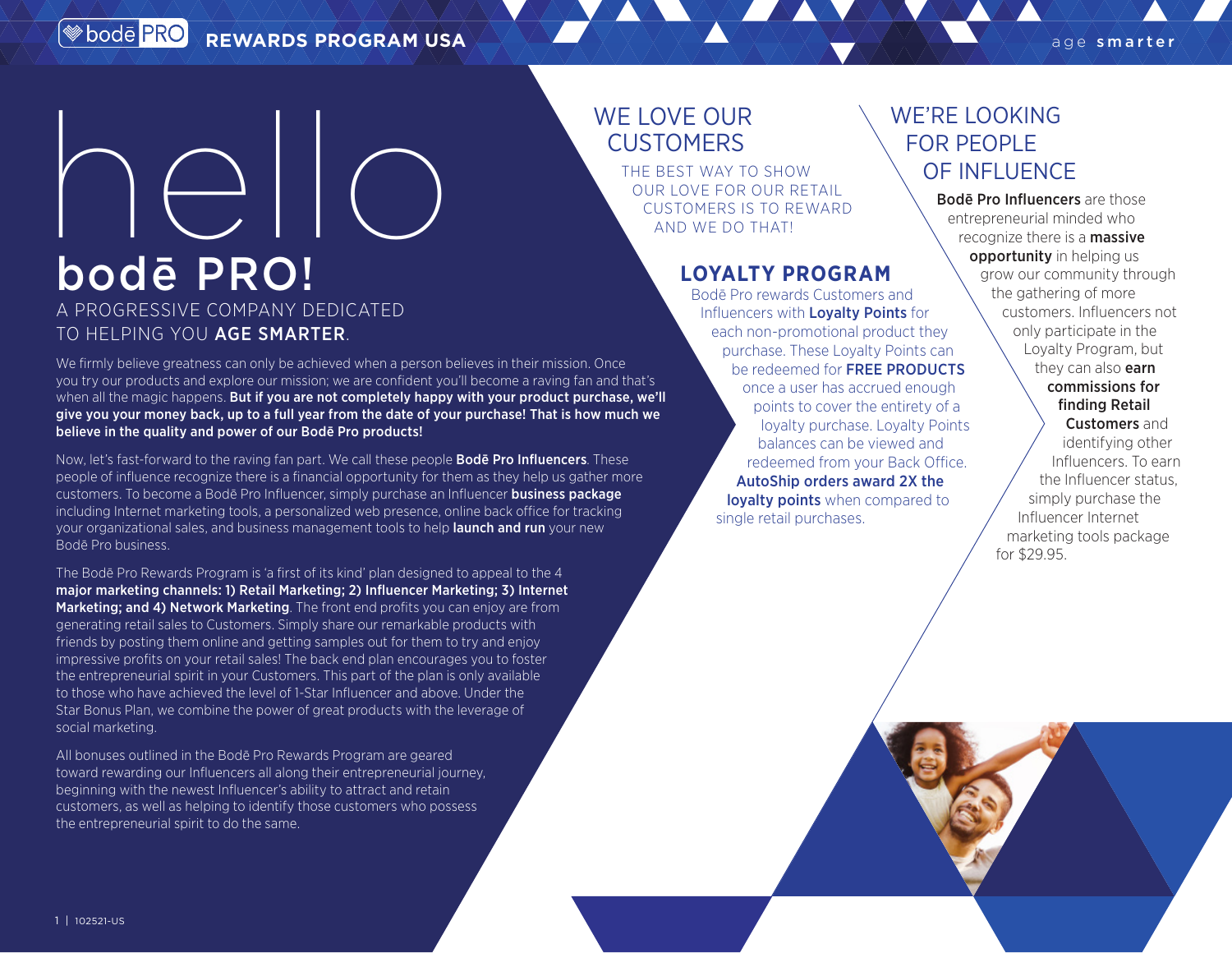## RETAIL PROFIT PLAN (PAID WEEKLY)

There are three areas of Retail profits you can enjoy.

- 1. Each new Influencer/Customer's first order will generate a one-time Fast Start Bonus equal to 25% on the Points of that order. An additional 5% of Points are allocated to the Rising Star Bonus Pool.
- 2. The Retail to Wholesale profits will be paid on every customer order.
- **3.** The remaining **Commissionable Volume** will be paid out on the 1st level of the Star Bonus (if qualified).

## RISING STAR BONUS POOL (PAID MONTHLY)

This pool is reserved for the Rising Star and Building Star ranks (1-Star through 7-Star) who qualify to participate by enrolling at least three (3) new active customers in a calendar month, and for every combined 125 Points from those new customers (a customer must have an active order of a minimum of 25+ points), an Influencer can earn ½ share. A total of 5% of the monthly worldwide Value Pack, Super Value Pack and Elite Value Pack Points along with 5% of the Points from each new US customers order will be divided pro-rata based on the number of shares accumulated per qualifying participant. There is no limit to the amount of shares an Influencer can earn.

## STAR BONUS (PAID MONTHLY)

Commissionable points in the Star Bonus only constitute a "Level" when their upline Influencer has reached the rank of 1-Star or higher. Any points accumulated by an Influencer who has not vet achieved 1-Star, automatically roll-up and count as a level for the next immediate qualified 1-Star or higher. Any unearned bonuses are **dynamically compressed** (A) up to the first qualified 1-Star Influencer, or higher, until the maximum bonuses are paid out. All bonuses are paid on CV.

|                                                                        | <b>RISING STARS</b> |                |                | <b>BUILDING STARS</b>   |                |                         |          | <b>ELITE STARS</b> |                |                |
|------------------------------------------------------------------------|---------------------|----------------|----------------|-------------------------|----------------|-------------------------|----------|--------------------|----------------|----------------|
|                                                                        | 1STAR               | 2 STAR         | <b>3 STAR</b>  | 4 STAR                  | 5 STAR*        | 6 STAR**                | 7 STAR   | 8 STAR             | 9 STAR         | 10 STAR        |
| <b>FRONT LINE POINTS (FLP)</b>                                         | 100                 | 100            | 100            | 100                     | 100            | 100                     | 100      | 100                | 100            | 100            |
| <b>ORG TOTAL POINTS (OTP)</b>                                          | 1,000               | 2,500          | 5,000          | 10,000                  | 20,000         | 50,000                  | 100,000  | 250,000            | 500,000        | 1 MIL          |
| <b>MIN LEGS WITH A PERSONALLY</b><br><b>ENROLLED ACTIVE INFLUENCER</b> | N/A                 | $\overline{2}$ | $\overline{2}$ | $\overline{\mathbf{3}}$ | $\overline{3}$ | $\overline{\mathbf{3}}$ | 3        | $\overline{3}$     | $\overline{3}$ | $\overline{3}$ |
| <b>MAX % PER LEG</b>                                                   | 50                  | 50             | 50             | 50/40/10                | 50/40/10       | 50/40/10                | 50/40/10 | 40/40/20           | 40/40/20       | 40/40/20       |
| $\P$ ,<br><b>LEVEL</b>                                                 | 2%                  | 2%             | 2%             | 2%                      | 2%             | 2%                      | 2%       | 2%                 | 2%             | 2%             |
| \2,<br><b>LEVEL</b>                                                    |                     | 3%             | 3%             | 3%                      | 3%             | 3%                      | 3%       | 3%                 | 3%             | 3%             |
| $\sqrt{3}$<br><b>LEVEL</b>                                             |                     |                | 5%             | 5%                      | 5%             | 5%                      | 5%       | 5%                 | 5%             | 5%             |
| $\mathbf{A}$<br><b>LEVEL</b>                                           |                     |                |                | 6%                      | 6%             | 6%                      | 6%       | 6%                 | 6%             | 6%             |
| <b>\5</b><br><b>LEVEL</b>                                              |                     |                | т              |                         | 5%             | 5%                      | 5%       | 5%                 | 5%             | 5%             |
| 6/<br><b>LEVEL</b>                                                     |                     |                |                |                         |                | 3%                      | 3%       | 3%                 | 3%             | 3%             |
| $\sqrt{7}$<br><b>LEVEL</b>                                             |                     |                |                |                         |                |                         | 2%       | 2%                 | 2%             | 2%             |
|                                                                        |                     |                |                |                         |                |                         |          |                    |                |                |

#### PLAN PROTECTION RULES

1. To earn any bonuses under Bodē Pro's Compensation Plan (whether under weekly or monthly), at least 50% of an Influencer total qualified group volume (the levels an Influencer is qualified to be paid on) must be from customergenerated sales. If customer generated sales fall below 50.01%, no bonuses will be paid for that pay period.

2. Any personal product purchases will not qualify an Influencer for any Bodē Pro bonuses. Only personally-enrolled Customer and Influencer purchases qualify an Influencer for bonuses.

\*5-Star Influencers may, at their option, activate a second Influencer Center (IC2). IC2 must be placed in the enroller tree of IC1 and meet the same commission qualifications.

\*\*6-Star Influencers may, at their option, activate a third Influencer Center (IC3), provided they've activated their second Influencer Center (IC2). IC3 must be placed in the enroller tree of IC1 and meet the same commission qualifications.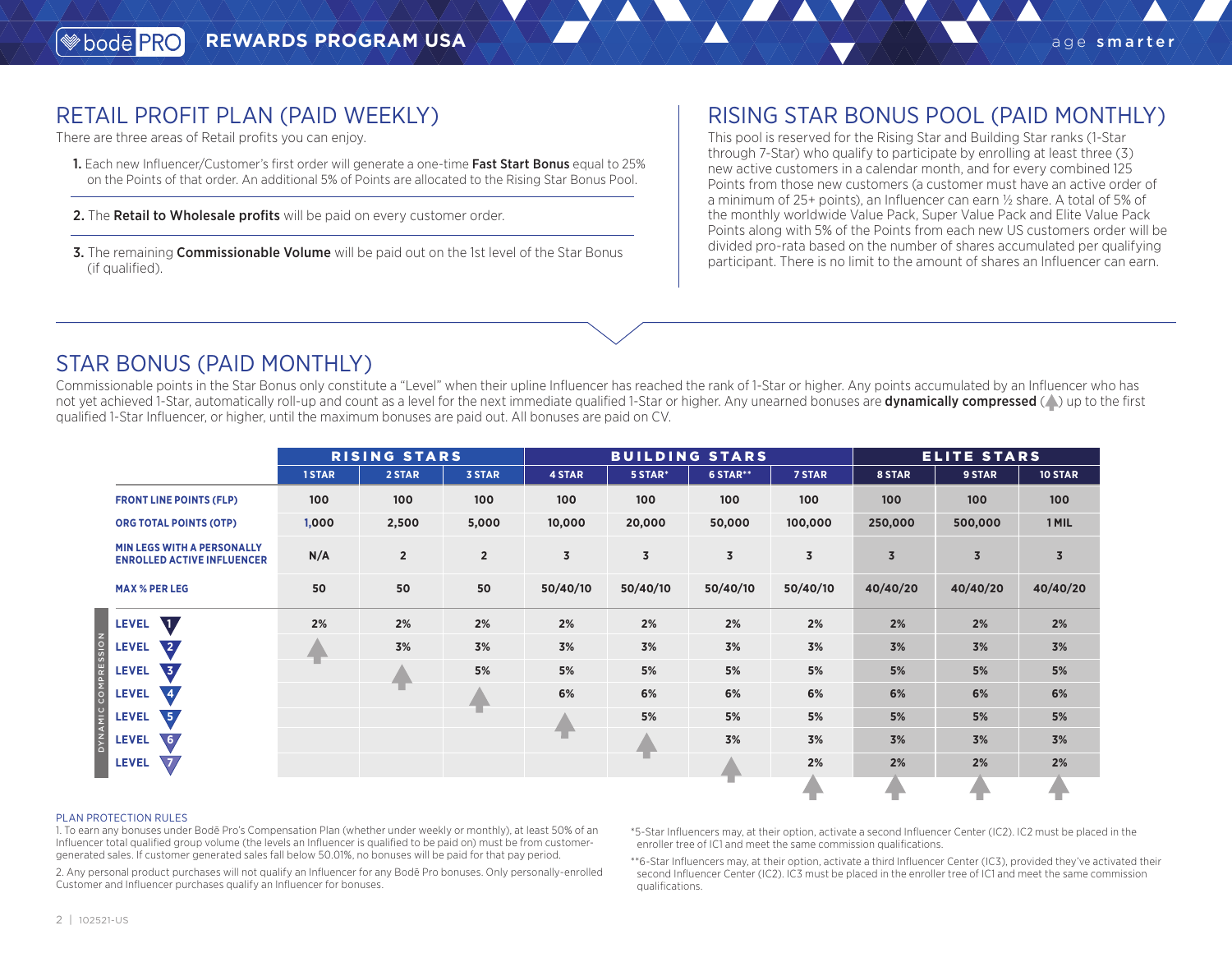## SUPER STAR BONUS (PAID MONTHLY)

Commissionable points in Super Star Bonus constitute a "level" when their upline Influencer has reached the rank of 8 Star or above. Any points accumulated by an Influencer with a rank lower than 8 Star automatically roll up and count as part of the Group Volume for the next immediate qualified 8 Star or higher. Any unearned bonuses are dynamically compressed up to the first qualified 8 Star Influencer, or higher, until the maximum bonuses are paid out. All bonuses are paid on the CV.

|                                       | 8 STAR | 9 STAR | <b>10 STAR</b> |
|---------------------------------------|--------|--------|----------------|
| <b>GROUP VOLUME</b>                   | 2%     | 2%     | 2%             |
| LEVEL <b>W</b> OF 8 STARS +           | 2%     | 2%     | 2%             |
| LEVEL 2<br>OF 8 STARS +               |        | 2%     | 2%             |
| $'$ OF 8 STARS +<br>3<br><b>LEVEL</b> |        |        | 2%             |

## ELITE STAR BONUS (PAID MONTHLY)

6-Star Influencers (and above) can earn up to an additional 5.5% on all the Commissionable Point Volume (CV) in their organization. This bonus is paid down to the first partial or full block.



\*In their enroller tree.

## GLOBAL STAR BONUS MATCH (PAID MONTHLY)

Qualified 4 Star Influencers (and above) earn a portion of a Global Star Bonus Matching Pool. This pool is made up of 24% of the Star Bonus checks earned worldwide. There are a total of 8 pools, with 3% allocated to each. A share of Pool (1) can be earned by qualified 4-Star and higher. A share of Pool (2) can be earned by qualified 5-Star and higher. A share of Pool (3) can be earned by qualified 6-Star and higher. A share of Pool (4) can be earned by qualified 7-Star and higher. A share of Pool (5) can be earned by qualified 8-Star and higher. A share of Pool (6) can be earned by qualified 9 and 10-Star. A share of Pool (7) can be earned by qualified 10-Star. The final Pool (8) is shared with 10 Star Influencers that develop a 10 Star in their enroller tree.



# ELITE BONUS POOL (PAID MONTHLY)

2.5% of worldwide CV will be contributed monthly to this bonus. There are a total of 5 pools, with .5% allocated to each. The first pool is paid out equally to all qualified 6, 7, 8, 9 and 10-Star Influencers. The second pool pays all qualified 7, 8, 9 and 10-Star Influencers equally. The third pool pays all qualified 8, 9 and 10-Star Influencers equally. The fourth pool pays all 9 and 10-Star Influencers equally. The fifth pool pays all 10-Star Influencers equally.

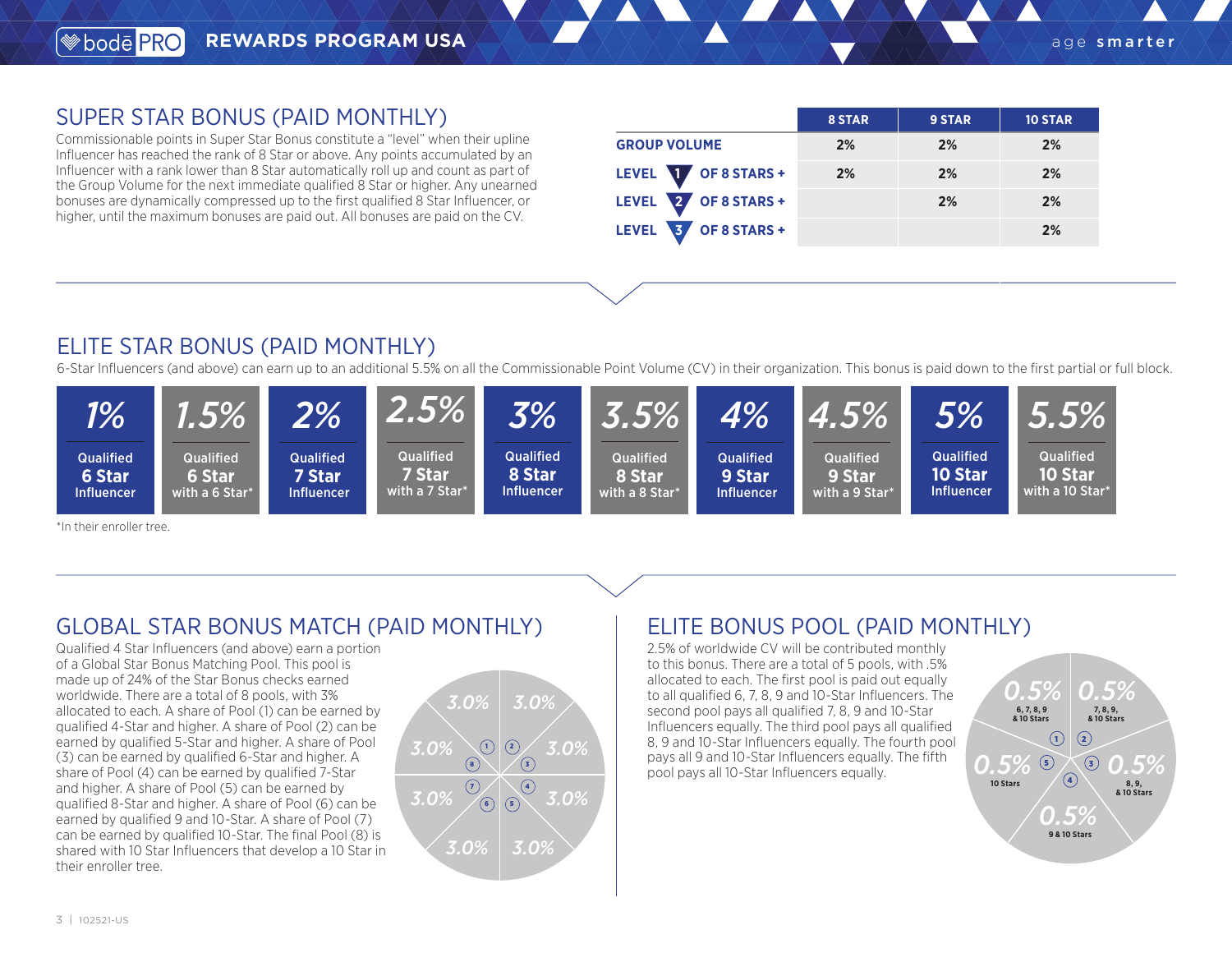# RANK REWARD SUMMARY

|                | <b>LOYALTY</b><br><b>PROGRAM</b> | <b>RETAIL</b><br><b>PROFIT</b> | <b>STAR</b><br><b>BONUS</b> | <b>RISING</b><br><b>STAR</b><br><b>BONUS</b> | <b>GLOBAL STAR</b><br><b>BONUS</b><br><b>MATCH</b> | <b>ELITE</b><br><b>STAR</b><br><b>BONUS</b> | <b>ELITE</b><br><b>BONUS</b> | <b>SUPER</b><br><b>STAR</b><br><b>BONUS</b> |
|----------------|----------------------------------|--------------------------------|-----------------------------|----------------------------------------------|----------------------------------------------------|---------------------------------------------|------------------------------|---------------------------------------------|
| 1STAR          | $\mathbf{v}$                     | $\mathbf v$                    | $\checkmark$                | $\checkmark$                                 |                                                    |                                             |                              |                                             |
| 2 STAR         | $\mathbf{v}$                     | $\checkmark$                   | $\checkmark$                | $\checkmark$                                 |                                                    |                                             |                              |                                             |
| <b>3 STAR</b>  | $\checkmark$                     | $\checkmark$                   | $\checkmark$                | $\checkmark$                                 |                                                    |                                             |                              |                                             |
| <b>4 STAR</b>  | $\checkmark$                     | $\checkmark$                   | $\checkmark$                | $\checkmark$                                 | $\checkmark$                                       |                                             |                              |                                             |
| 5 STAR         | $\mathbf{v}$                     | $\mathbf{v}$                   | $\checkmark$                | $\mathbf v$                                  | $\mathbf{v}$                                       |                                             |                              |                                             |
| <b>6 STAR</b>  | $\checkmark$                     | $\checkmark$                   | $\checkmark$                | $\checkmark$                                 | $\checkmark$                                       | $\checkmark$                                | $\checkmark$                 |                                             |
| 7 STAR         | $\checkmark$                     | $\mathbf{v}$                   | $\checkmark$                | $\mathbf{v}$                                 | $\mathbf{v}$                                       | $\mathbf{v}$                                | $\checkmark$                 |                                             |
| 8 STAR         | $\checkmark$                     | $\checkmark$                   | $\checkmark$                |                                              | $\mathbf{v}$                                       | $\checkmark$                                | $\checkmark$                 | $\checkmark$                                |
| 9 STAR         | $\mathbf{v}$                     | $\mathbf{v}$                   | $\checkmark$                |                                              | $\mathbf v$                                        | $\mathbf{v}$                                | $\checkmark$                 | V                                           |
| <b>10 STAR</b> | $\checkmark$                     | $\checkmark$                   | $\checkmark$                |                                              | $\checkmark$                                       | $\mathbf{v}$                                | $\checkmark$                 | V                                           |